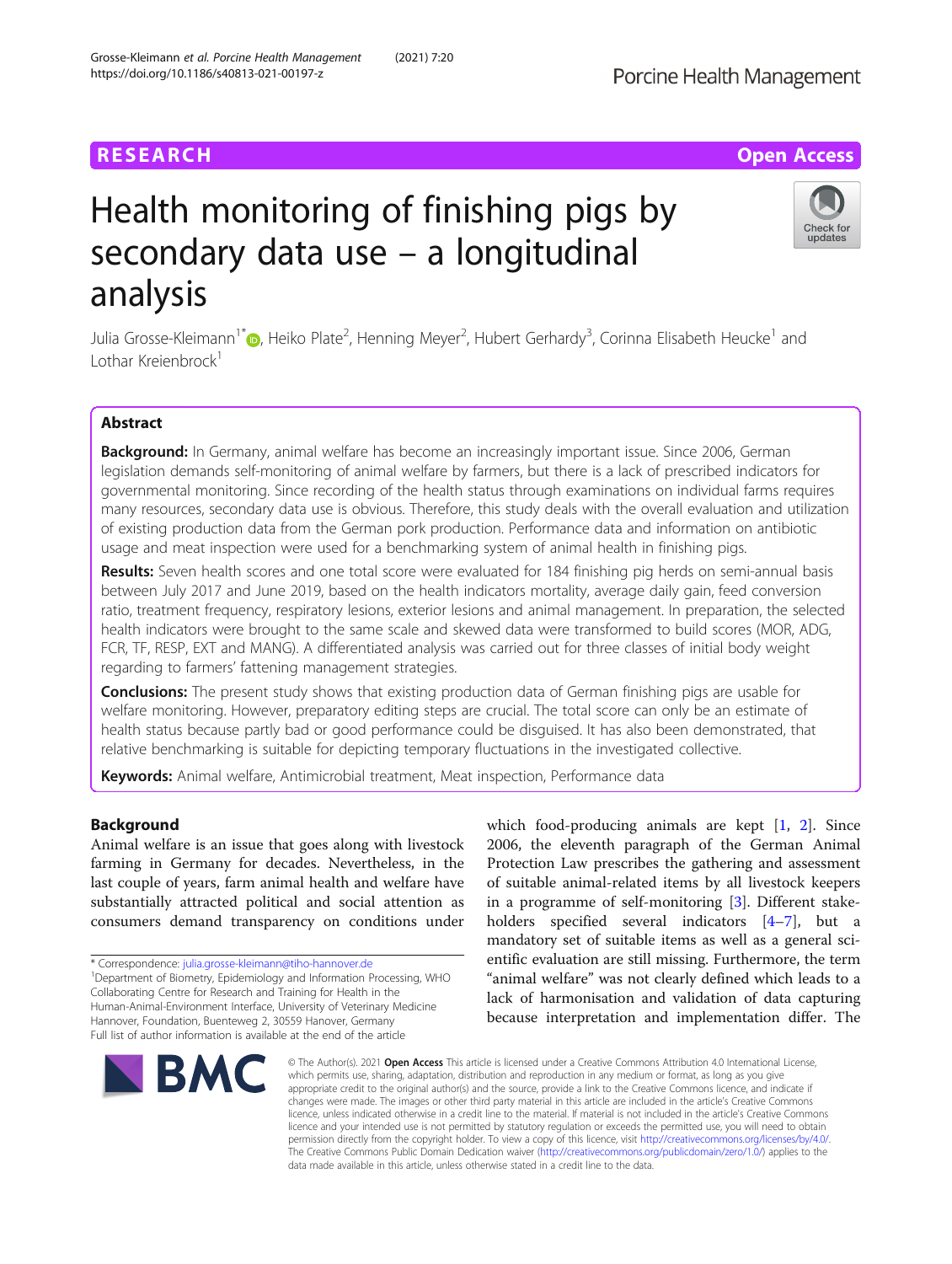EFSA approach to define welfare describes two groups of indicators [\[8](#page-11-0)]: those predicting animal welfare directly or indirectly (animal-based measures), and those having an influence on animal welfare (non-animal-based measures or resource- and management-based measures). Another definition from the Brambell Report in 1965 [\[9](#page-11-0)] describes welfare with the help of five freedoms: freedom from hunger and thirst (I), discomfort (II), pain, injury and disease (III), fear and distress (IV) and the possibility to express normal behaviour (V). Following this approach, physical health is a major part of welfare (freedoms I and III), in addition to behavioural and mental aspects (freedoms II, IV and V). As there are only few methods to measure latter ones, whereas health measures are well established, this paper focusses on physical and biological animal-based measures as health indicators.

However, establishing the health status for each individual farm is very costly and time consuming. Therefore, this study deals with the use of already existing data from the German pork production chain for health monitoring and a suitable benchmarking system. Herdspecific data of 205 finishing pig farms for a time-span of 2 years from public or private databases were merged and analysed. We had both production data, levied within the frame of quality assurance and consulting, and mandatory data concerning antibiotic usage and meat inspection. For Germany, this is a unique approach because there is no official or governmental monitoring programme dealing with a multiple set of indicators [\[1\]](#page-11-0).

# Material and methods

# Study design

The study was carried out in the frame of the project "Multivariate Assessment of Animal Welfare through Integrative Data Collection and Validation of Welfare Indicators in Finishing Pigs" (MulTiViS), which was supported by the German Federal Ministry of Food and Agriculture. The project was launched in April 2017 by a consortium of the University of Veterinary Medicine Hannover ("Tierärztliche Hochschule Hannover", TiHo), the Swine Health Service of the Chamber of Agriculture in Lower Saxony ("Schweinegesundheitsdienst", SGD), the swine service provider VzF (registered association) (VzF) and Marketing Service Gerhardy (MSG). All pig herds under study were advised by VzF and were participants of the "QS Quality Scheme for Food" (QS). This scheme covers approximately 95% of the German pig husbandry [\[10](#page-11-0)] and includes, among others, a monitoring programme for antibiotic usage and a data collection of results of official meat inspection at slaughter.

Out of different production directions, we decided to put the focus of this study on the finishing phase, as there is most reliable data available. In addition to this,

the aim of the project was to create a benchmarking system which is adapted to fluctuation in time. For this reason, the given data was acquired and analysed semiannual to consider temporal changes in farm management.

#### Study collective

Initially, a total of 205 commercial finishing pig herds was included in the study, after the farmers were asked for their written declaration of consent to participate voluntarily. As some farmers have withdrawn their consent while project duration and some data were supplied incompletely, ultimately, 184 pig units remained for further analyses. The farms of the study collective were located in the northeast of Lower Saxony, Germany, and had a mean size of 1132 (± 555) finishing pig places (FP). Most of the farmers constantly purchased pigs that were bred in Germany (78.8%), whereas the others were steadily of Danish (4.9%) or Dutch (3.3%) origin or varied over the time (13.0%). The initial body weight (IBW) was between  $6.5 \text{ kg}$  and  $47.6 \text{ kg}$   $(29 \pm 5.4 \text{ kg})$  and live weight at slaughtering was on an average  $122.6 \pm 2.8$ ) kg. As IBW is based on farmers' management decisions, some performance criteria were impacted by the IBW, e.g. mortality, average daily gain, feed conversion ratio or antibiotic usage (Fig. [2](#page-5-0)). Hence, we decided to stratify further analyses by three different classes of piglet IBW:

- (1) light: < 24 kg
- (2) medium: 24–33,5 kg
- (3) heavy: > 33,5 kg

A t-test was performed to check statistical significance of the difference between the three classes in important health indicators. Previously, F-test for homogeneity of variances determined whether normal t-test or Satterthwaite-t-test should be used. A  $p$ -value below 0.05 in F-test indicates heterogeneous variances and leads to Satterthwaite-t-test.

#### Data sources

For health monitoring of finishing pigs, three different data sources from several stages of the supply chain were selected:

1. Farm specific production data (PD), including variables of biological and economic performance, i.e., mortality, average daily gain or feed conversion ratio. This information came from routine farm visits that were conducted semi-annually by VzF in the context of advising service. The documentation of the number of farm animals that died or were culled is also regulated by law in Germany [[11](#page-11-0)].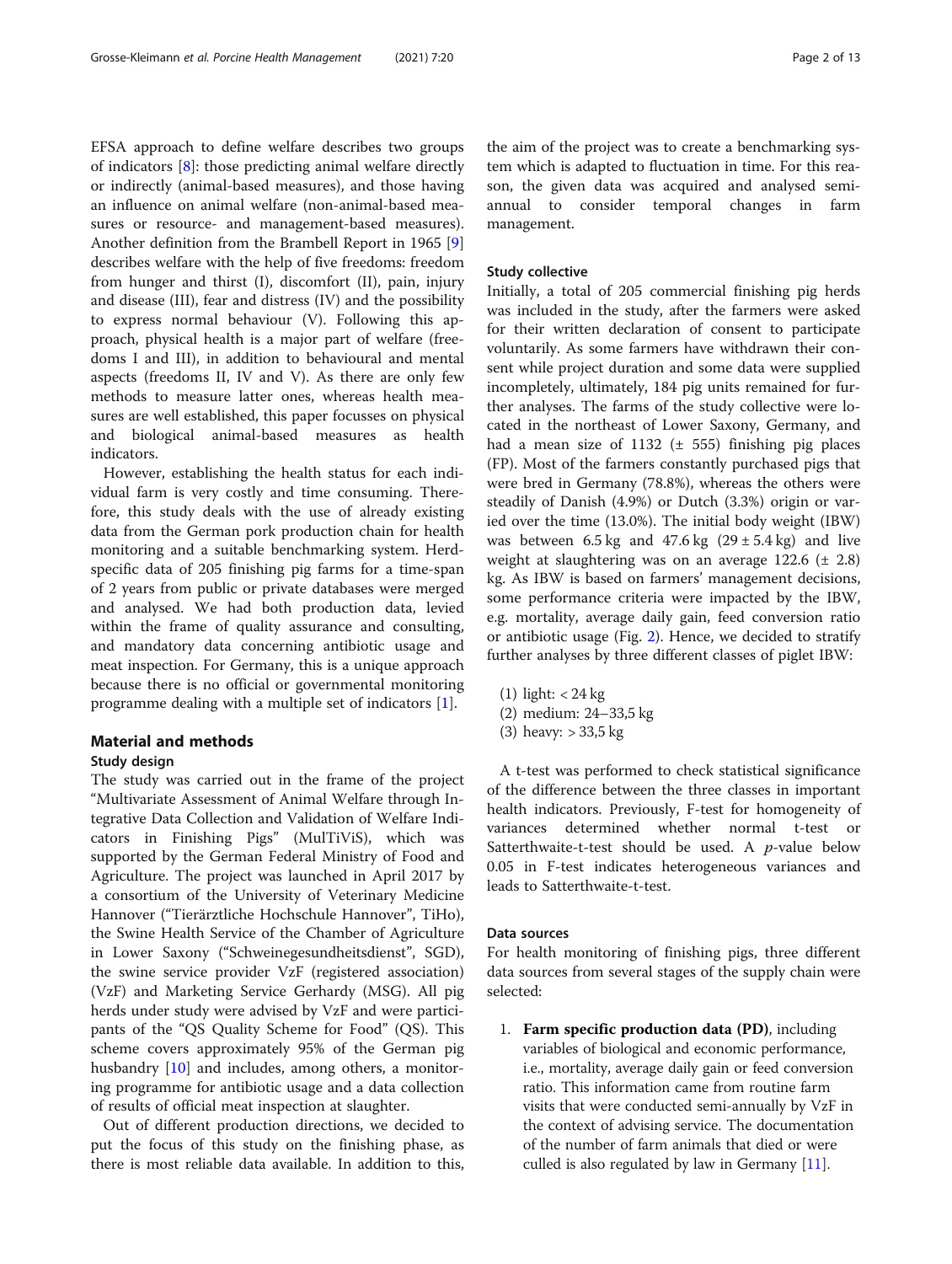- 2. Application and delivery forms of antibiotic usage (AB), including information about the number of treated animals, duration of treatment and number of active substances. These data were also acquired via QS within the scope of the antibiotics monitoring programme. In Germany, the documentation of antimicrobial therapy in farmed animals is laid down by legislation in the 16th amendment of the German Medicinal Products Act [\[12](#page-11-0)].
- 3. Diagnostic data from slaughter (SL), containing results of official meat inspection at the abattoirs. These data were provided by QS and came from a specific scheme that looks for 13 carcass and organ lesions of pigs at slaughter  $[13]$  $[13]$  $[13]$ . The classic findings (pneumonia, pleurisy, pericarditis and liver milk spots) were supplemented by new ones, initially on a voluntary basis, in 2016 and made mandatory from 2018 [\[14\]](#page-11-0). Routine post-mortem meat inspection in Germany is carried out according to EU regulation [[15](#page-11-0)].

All data sets were related to a specific time-span of each half-year from July 1, 2017 to June 30, 2019. Hence, we investigated four data sets for each data source. VzF collected the raw data and incorporated it into the company-owned data processing software "VzF:professional". VzF and MSG conducted first analysis and editing steps as well as plausibility checks by reinvestigation of missing information and implausible values. Furthermore, new variables were established to build up the "MulTiViS dataset". These data were transmitted to TiHo, which merged the datasets and checked for integration and statistical plausibility (Fig. [1](#page-3-0)).

# Definition of health scores

To assess the health status of pig herds, indicators from the animal-based measures were defined in the given data sets (Table [1\)](#page-4-0), regarding German animal welfare discussions [[6,](#page-11-0) [17,](#page-12-0) [18\]](#page-12-0) and experiences of the project team. To use those indicators for health monitoring, they were transformed to specific scores that allow for distinguishing between different farms and time-periods. For this, the general approach proposed by Nienhaus et al. [[16\]](#page-12-0) was adapted. This method follows normalisation of skewed data via ordinary logarithm to a base of ten and a logit-transformation of prevalence data, respectively, to harmonise the information. Previously, 0 values were set to the half of the lowest value to avoid mathematical errors caused by division by zero. Afterwards, z-standardisation, i.e.,  $z_i = [(x_i - \overline{x})/s]$  puts all variables on an equal scale with a mean of zero and a standard deviation of 1. Following this, negative values generally indicate an over-average good health status ferior to the mean. From PD, we selected mortality, average daily gain and feed conversion ratio as health indicators and transformed them to the scores MOR, ADG and FCR, respectively. To ensure the same general interpretation, the ADG score was multiplied by  $-1$ , because in contrast to the other indicators, high values are representing good performance.

To measure the use of antibiotics within a pig unit, a herd-specific treatment frequency was calculated by:

$$
Treatment frequency = \frac{nUDD}{\#FP}
$$

with nUDD = number of used daily doses = number of animals treated  $\times$  number of days treated  $\times$  number of active ingredients and  $# FP = number of finishing pig$ places. This definition is in line with the definition of the German Medicinal Products Act and recent scientific analyses [\[19,](#page-12-0) [20](#page-12-0)]. A transformation of the treatment frequency via natural logarithm and z-standardization led to TF score.

As SL-indicators, 13 assessments of carcass and organs from the QS meat inspection scheme (Table [1\)](#page-4-0) were chosen. Although, since 2018, all slaughterhouses participating at the QS scheme work according to specific standards [\[13\]](#page-11-0), it is known that there are still differences in the prevalence levels of recorded pathogenic lesions between the abattoirs  $[8, 21]$  $[8, 21]$  $[8, 21]$  $[8, 21]$ . Hence, we defined a specific correction factor  $F_k$  for each abattoir k that compensates these differences. At the slaughterhouses, lesions were recorded for every single pig, which yields to 11917 different abattoir-herd-date combinations (batches). Batches of less than ten pigs were excluded. Furthermore, some farmers served more than one abattoir in the chosen six-month period. Hence, an adjusted herd-specific prevalence  $P_i$  for each pig unit i was defined as shown in the following formula:

$$
P_i = \sum_k \left( \frac{n_{ik}}{\sum_{n_{ik}}} \times P_{ik} \times F_k \right)
$$

with  $P_i$  = herd-specific prevalence of one indicator in half a year,  $n_{ik}$  = number of animals from pig unit i to abattoir k and  $P_{ik}$  = prevalence of pig unit i at abattoir k. Because the grades of pneumonia and pleurisy are documented in four categories, we decided to combine moderate (10–30%) and high (> 30%) alterations as positive records and merged slight (< 10%) and no alterations as negative records to report a unique prevalence. For the other SL-indicators, the original information of presence or absence were used. Following the approach of Nienhaus et al. [\[16\]](#page-12-0), 13 SL-indicators were aggregated to scores, weighted by expert opinions (Table [1\)](#page-4-0), to reduce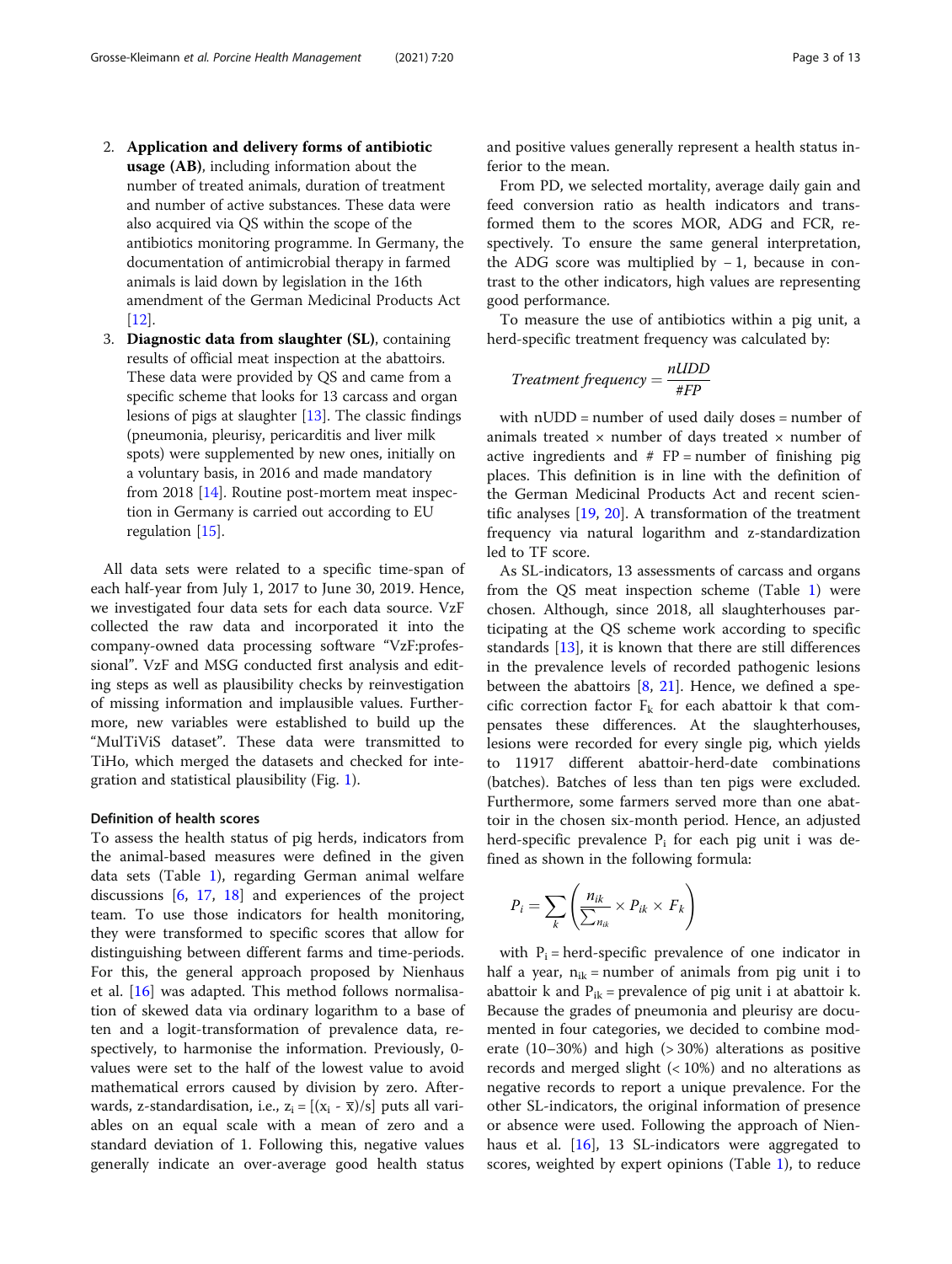<span id="page-3-0"></span>

complexity. A respiratory lesions score (RESP) was composed of pneumonia, pleurisy and pericarditis; an exterior lesions score (EXT) was composed of arthritis, abscess, ear lesions, tail lesions, dermal alterations and bursitis; and animal management score (MANG) was composed of liver milk spots, dermal damage, intestinal alteration and whole carcass condemnation.

# Aggregation to a total score

Finally, the health scores were aggregated to a total score (TOTAL) that should give a rough estimate of the "average" herd health status. Nienhaus et al. [\[16](#page-12-0)] used expert opinions to give the single health scores specific weights. However, we do not have information about salmonella status, but ADG and FCR instead. Coming from this, we

both gave ADG and FCR the expert weight of salmonella status, which yielded the following formula:

 $\text{TOTAL} = ((5 \times \text{MOR}) + (2.5 \times \text{ADG}) + (2.5 \times \text{FCR}) + (3.5 \times \text{TF})$  $+(5 \times \text{RESP}) + (4 \times \text{EXT}) + (4.5 \times \text{MANG}))/27$ 

To compare the method of Nienhaus et al. [[16](#page-12-0)] with unweighted score aggregation, we opposed both scorerakings in a scatter plot.

# Temporal development of health scores in the study collective

As the defined health-scores are on a z-scale, this leads to a relative benchmarking. A z-value provides information about the health status of the respective farm compared to the others in the collective. To assess the variation of the health ranking of the pig herds during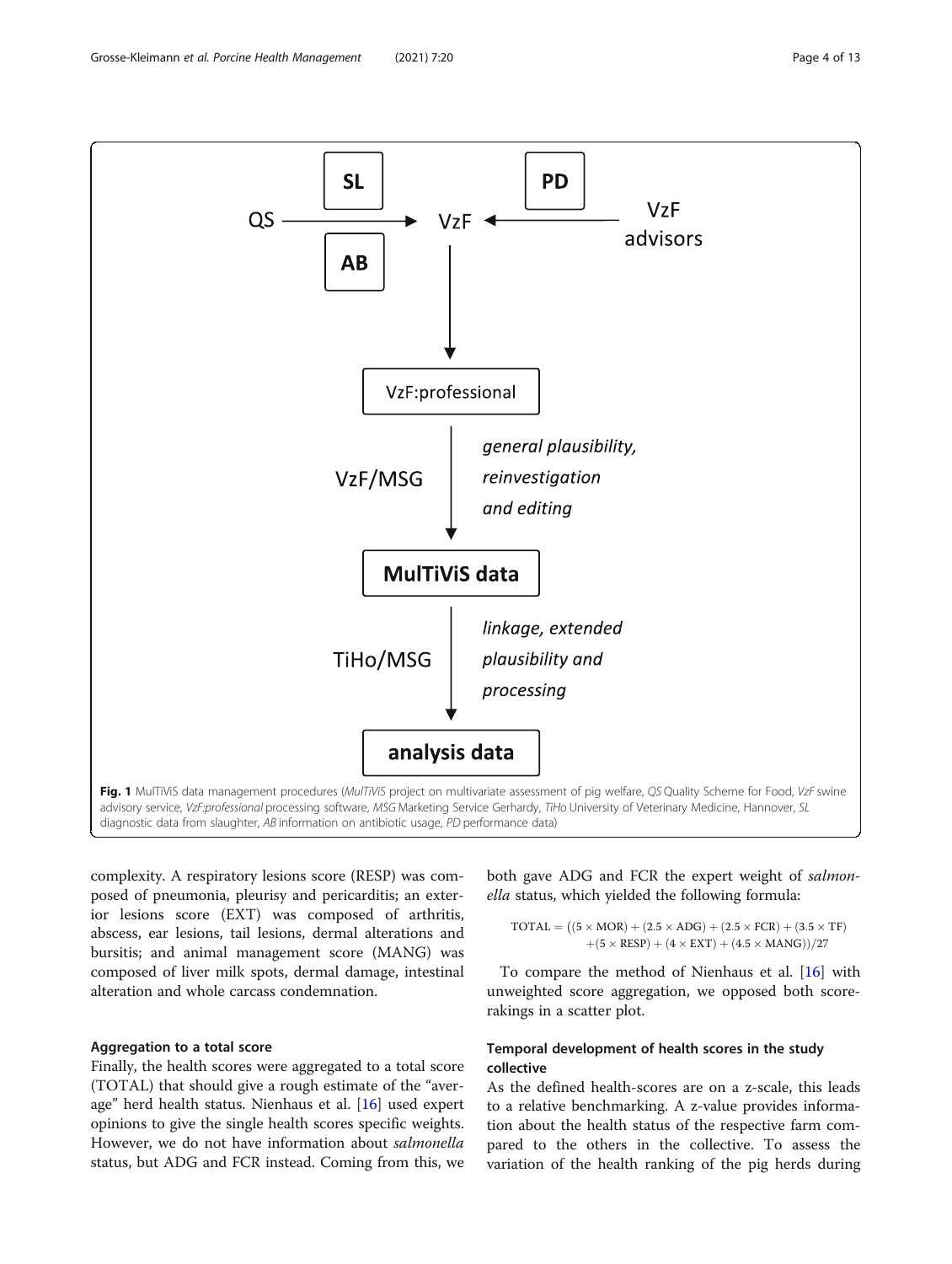<span id="page-4-0"></span>Table 1 Chosen indicators and health scores (MOR mortality score, ADG average daily weight gain score, FCR feed conversion ratio score, TF treatment frequency score, RESP respiratory lesions score, EXT exterior lesions score, MANG animal management score, UDD used daily doses, FP finishing pig place) with expert weights

| Score       | <b>Indicator</b>           | <b>Unit</b> | <b>Description</b>                                  | Expert weights <sup>a</sup>            |
|-------------|----------------------------|-------------|-----------------------------------------------------|----------------------------------------|
| <b>MOR</b>  | mortality                  | $\%$        | dead and culled animals                             | $_b$                                   |
| <b>ADG</b>  | average daily gain         | g           | liveweight gain per day                             | $\overline{\phantom{a}}^{\phantom{a}}$ |
| <b>FCR</b>  | feed conversion ratio      | kg/kg       | feed per unit of liveweight gain                    | $_b$                                   |
| <b>TF</b>   | treatment frequency        | UDD/FP      | number of used daily doses per finishing pig places | $\overline{\phantom{a}}^{\phantom{a}}$ |
| <b>RESP</b> | pneumonia                  | $\%$        | alteration of lung $>10\%$                          | 5                                      |
|             | pleurisy                   | $\%$        | alteration of pleura $>10\%$                        | 5                                      |
|             | pericarditis               | $\%$        | alteration of pericardium                           | $\overline{4}$                         |
| <b>EXT</b>  | arthritis                  | $\%$        | inflammation of joint                               | 3.5                                    |
|             | abscess                    | %           | abscess                                             | 3                                      |
|             | ear lesions                | %           | necrosis/inflammation of ear                        | 5                                      |
|             | tail lesions               | %           | necrosis/inflammation of tail                       | 5                                      |
|             | dermal alterations         | $\%$        | inflammation of skin                                | $\overline{4}$                         |
|             | bursitis                   | $\%$        | bursitis with $>$ 5 cm in diameter                  | 2.5                                    |
| <b>MANG</b> | liver milk spots           | %           | alteration of liver by milk spots                   | 4.5                                    |
|             | dermal damage              | %           | alteration through punch marks                      | 5                                      |
|             | intestinal alteration      | $\%$        | inflammation of intestines                          |                                        |
|             | whole carcass condemnation | $\%$        | extensive alteration of carcass                     | 1.5                                    |

<sup>a</sup> Adopted by Nienhaus et al. [\[16](#page-12-0)]<br><sup>b</sup>No expert weights peeded beca

bNo expert weights needed because of direct implementation to z-scores

the study period, they were assigned to categories. These were based on classification of the collective in quarters, as follows:

category 1: z-value ≤0.25-quartile, category 2: 0.25-quartile  $\langle$  z-value  $\leq$ 0.5-quartile, category 3: 0.5-quartile  $\langle$  z-value  $\leq$ 0.75-quartile, category 4: z-value > 0.75-quartile.

These categories were calculated for each score, each half-year and the IBW-class, respectively.

Thereupon it was assessed how the individual farms switched between the categories over the four half-years. Four categories were defined, depending on if the herds stayed in the upper, middle or lower 50% of the collective or if higher variations occurred.

All statistical evaluations mentioned were performed with SAS®, version 9.4.

# Results

#### Stratification by IBW

Descriptive statistical evaluations showed that the mean of important indicators varies between classes of light or heavy IBW and the medium class, respectively (Fig. [2](#page-5-0), Table [2](#page-6-0)). The results of the t-tests proved statistical significance of higher mortality ( $p < 0.0001$ ) and lower

average daily gain ( $p < 0.0001$ ) and feed conversion ratio  $(p < 0.0001)$  for light class against medium class. For heavy class against medium class, treatment frequency was significantly lower ( $p = 0.0367$ ).

#### Transformation of original health data

In total, seven health scores (MOR, ADG, FCR, TF, RESP, EXT and MANG) and one total score were defined for 184 pig units and four half-years. The original data for ADG and FCR criteria appeared nearly normally distributed, and no substantial outlier was identified. In contrast, the untransformed data of MOR, TF and the SL-scores showed a skewed distribution. After transformation via natural logarithm to a base of ten for treatment frequency and logit-transformation for mortality and SL-indicators, they showed normal distribution and zero-inflation for variables with many zero values (Fig. [3](#page-6-0)).

The scatterplot comparing the two methods of calculating the total score shows in the four half-years that most pig units are at or near the diagonal and only a few outliers can be seen (Fig. [4](#page-7-0)). This means that rankingposition on z-scale does not differ substantially between the two scoring methods. Hence, we decided to adopt the expert weights from Nienhaus et al. [[16\]](#page-12-0).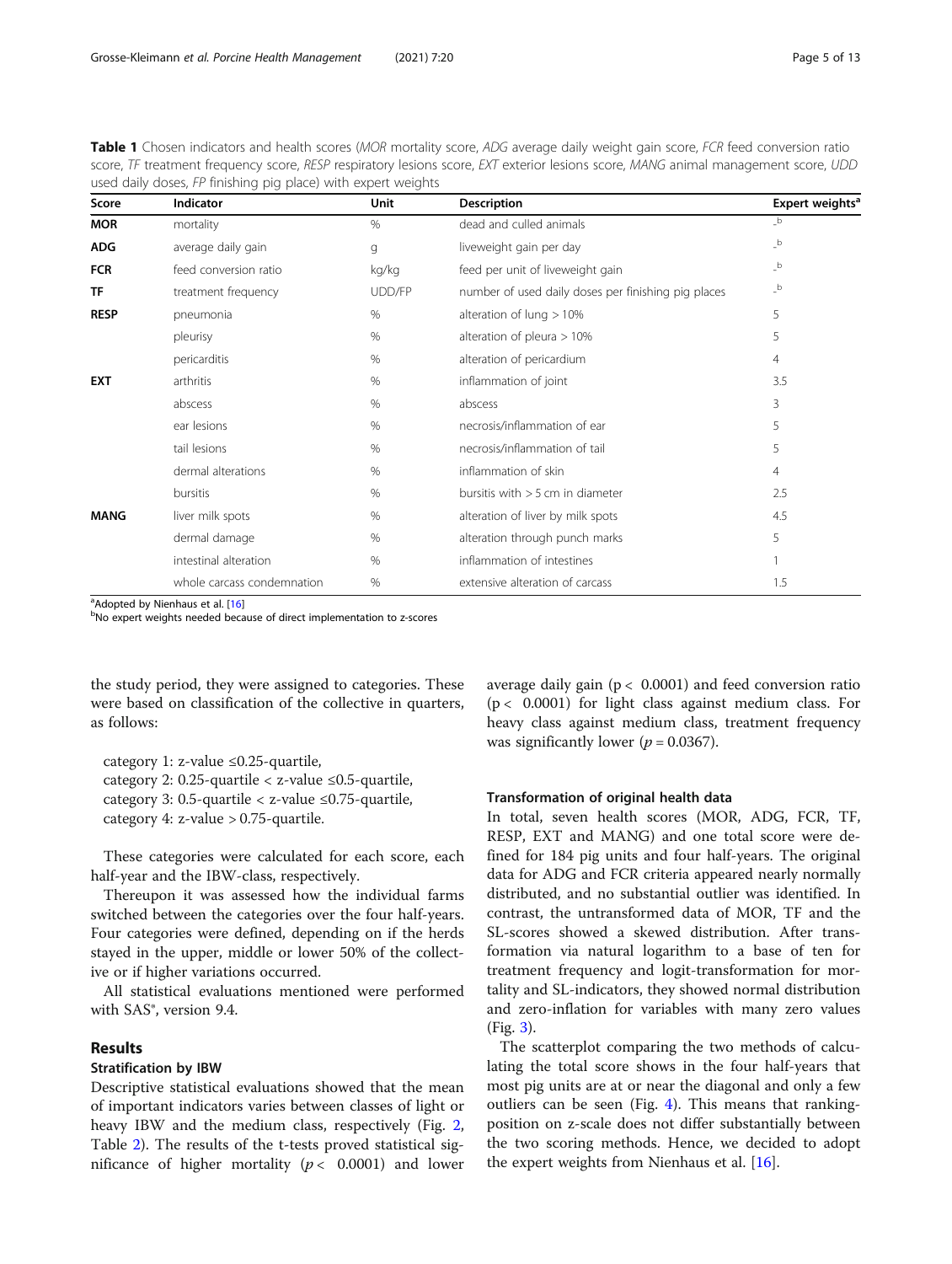<span id="page-5-0"></span>

#### Distribution and temporal development of indicators

As most of the data were skewed, median instead of mean as descriptive parameter was used (Table [3](#page-7-0)). The following results refer to IBW-class 2, since the majority of pig units under study is in this class. Descriptive statistics for class 1 and 3 could be found in Additional file [1](#page-11-0). The three PD indicators mortality, daily weight gain and feed conversion ratio varied very little over the time. The median mortality was between 2.26% and 2.40%, the median of average daily gain varied between 849 g and 860 g and feed conversion ratio was between 2.77 kg/kg and 2.81 kg/kg. A clear downward trend can be seen in the treatment frequency. It decreases from 0.72 UDD/FP in the first half-year to 0.46 UDD/FP in the last half-year. Descriptive measures of meat inspection data show that the variation over the four half-years was equally low for all SL-indicators. However, it is striking that classic indicators (pneumonia, pleurisy, pericarditis and liver milk spots) were found significantly more often than the new ones, which are only mandatory since 2018. Their median prevalence was below 1%. Pneumonia was found most frequently in the study period with a median prevalence between 8.52% and 10.74%, followed by pleurisy, pericarditis and liver milk spots. Ear lesions and dermal damage caused by handling

occurred in less than half of the study collective in all four half-years.

#### Development of health scores over time

One phenomenon in the temporal development of health benchmarking is that the majority of the collective has a variable health status over the four half-years under study, i.e. farms vary temporarily per score in ranking position. In contrast, very few herds remained in the middle 50% of the collective (category 2 or 3) over time.

To quantify this general effect, Table [4](#page-8-0) shows the changes in benchmark categories for each health score and the total score. RESP seems to be the most constant parameter, because more than a quarter of the pig units were always found in the upper or lower half of the collective, respectively. In contrast, FCR is the score with the greatest variation. Approximately two-thirds of the pig units change their ranking position by more than one category during the study period.

# **Discussion**

The study aimed to connect different data sources from daily production processes along the supply chain for the purpose of a health monitoring programme of finishing pigs. Seven health scores and one total score were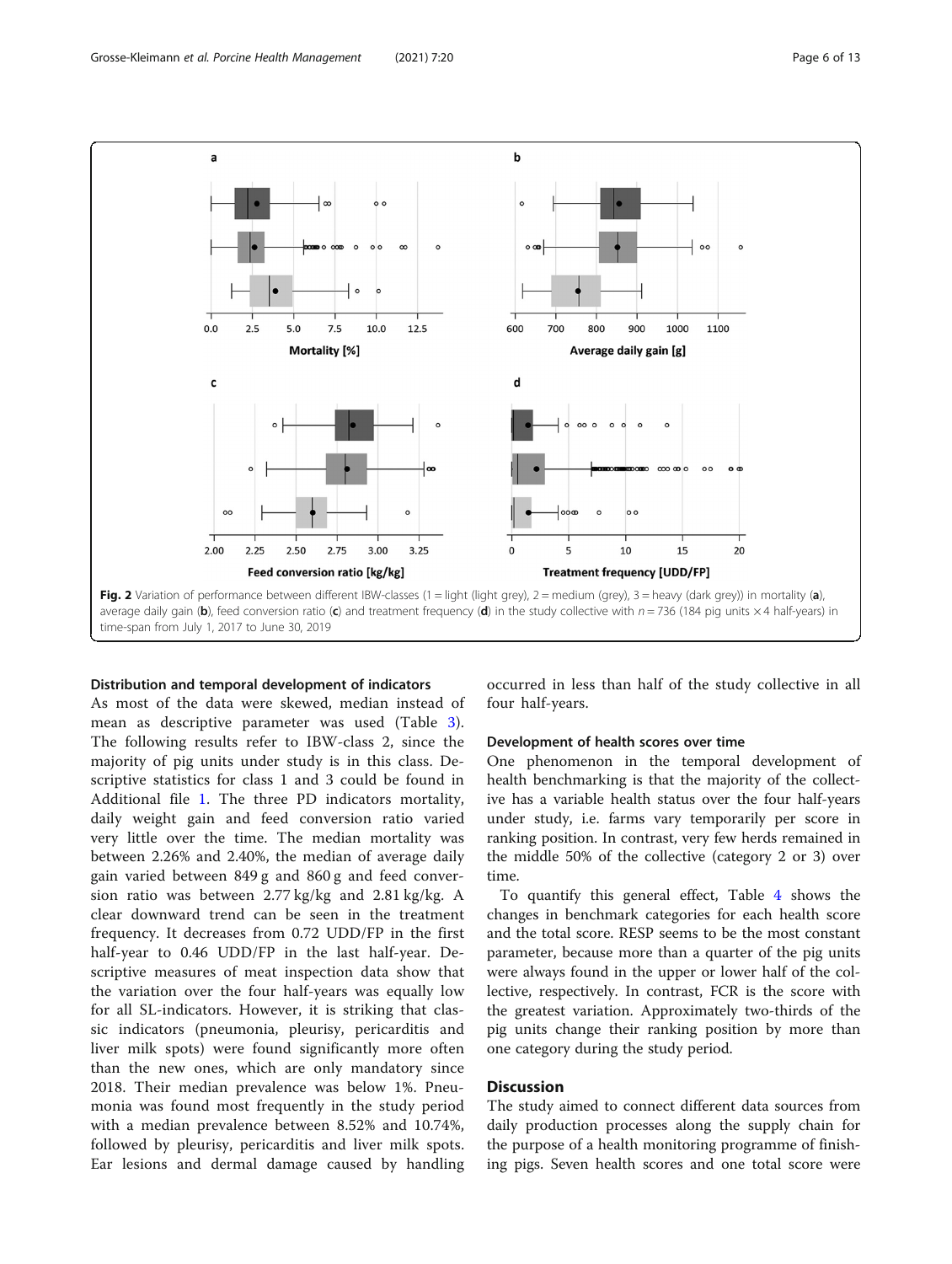| Indicator                     | Mean    |         | P-Value t-test |               |               |  |
|-------------------------------|---------|---------|----------------|---------------|---------------|--|
|                               | Class 1 | Class 2 | Class 3        | Class 1 vs. 2 | Class 2 vs. 3 |  |
| Mortality [%]                 | 3.90    | 2.63    | 2.77           | < 0.0001      | 0.5483        |  |
| Average daily gain [g]        | 755.2   | 852.3   | 856.1          | < 0.0001      | 0.6565        |  |
| Feed conversion ratio [kg/kg] | 2.60    | 2.81    | 2.85           | < 0.0001      | 0.1067        |  |
| Treatment Frequency [UDD/FP]  | .46     | 2.17    | 1.43           | 0.0744        | 0.0367        |  |

<span id="page-6-0"></span>Table 2 Means of four indicators mortality, average daily gain, feed conversion ratio and treatment frequency for different IBWclasses (1 = light, 2 = medium, 3 = heavy) and p-values of t-test

used to classify pig units by their health status: MOR, ADG, FCR, TF, RESP, EXT and MANG.

Combining seven individual scores into one total score has the advantage of providing a quick first impression of the health status. Furthermore, such a rough assessment is easier to handle for a monitoring system. However, such an overall score cannot indicate in which areas the individual pig units have potential for improvement. For this reason, it is imperative that the individual health scores are consulted as part of veterinary and agricultural advice.

#### Sampled collective of pig units

Because the study is part of the process aiming to find methods for a national health monitoring programme, a high number of approximately 200 participating pig units was needed. However, because the collective of

finishing pig herds in the study is based on both membership of VzF and willingness to participate, it may not be free of a selection bias.

Moreover, the location of the pig units has to be taken into account, as there are great regional differences concerning farm sizes and density of pig husbandry in Germany [[22\]](#page-12-0). All participating herds were located in the northeast of Lower Saxony, which is a region with an extended density of pig husbandry compared with other German regions [\[23](#page-12-0)]. In November 2017, 4.3 million finishing pigs on 5100 farms were kept in that region [[23\]](#page-12-0). Since the VzF population was not selected randomly and is located only in Lower Saxony, the results of the study are not purely representative of the population of finishing pig farms in Germany. However, due to VzF as a consultant for typical pig farming in Germany, the sample is seen as a foundation for a study

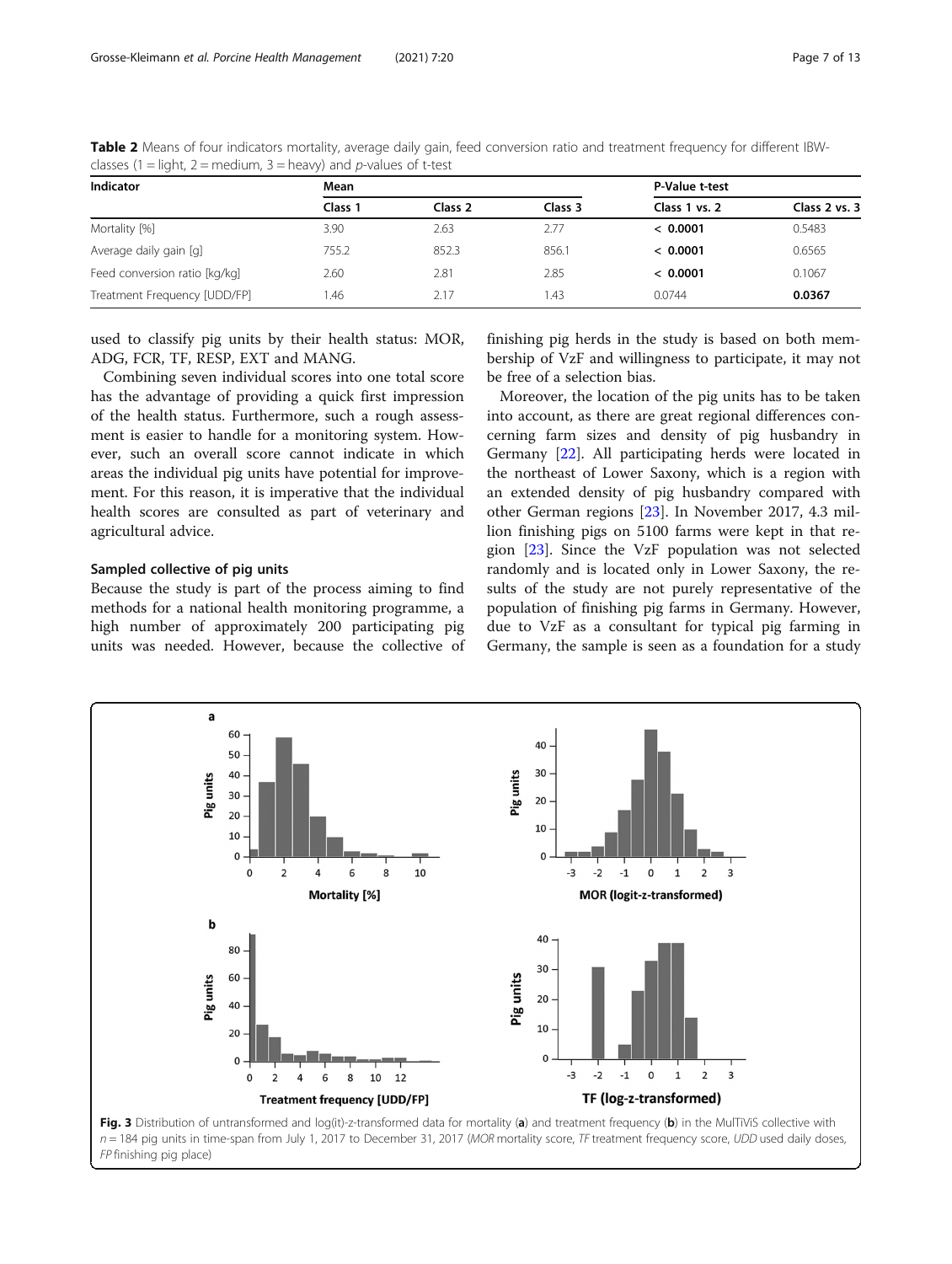<span id="page-7-0"></span>

Table 3 Median (P50) and Interquartile range (IQR) of indicators in four half-years from July 1, 2017 to June 30, 2019 for IBW-class 2  $(n = 610, UDD$  used daily doses, FP finishing pig place)

| Indicator                      | $2017 - 2$ |            | $2018 - 1$ |            |            |      | $2019 - 1$ |            |
|--------------------------------|------------|------------|------------|------------|------------|------|------------|------------|
|                                | <b>P50</b> | <b>IQR</b> | <b>P50</b> | <b>IQR</b> | <b>P50</b> | IQR  | <b>P50</b> | <b>IQR</b> |
| Mortality [%]                  | 2.38       | 1.60       | 2.26       | 1.45       | 2.37       | 1.59 | 2.40       | 1.75       |
| Average daily gain [g]         | 856        | 85         | 850        | 95         | 852        | 69   | 860        | 105        |
| Feed conversion ratio [kg/kg]  | 2.81       | 0.20       | 2.80       | 0.26       | 2.81       | 0.24 | 2.77       | 0.30       |
| Treatment frequency [UDD/FP]   | 0.72       | 2.90       | 0.49       | 2.92       | 0.55       | 3.12 | 0.46       | 2.61       |
| Pneumonia [%]                  | 10.74      | 8.91       | 10.34      | 9.26       | 8.52       | 8.90 | 9.64       | 11.33      |
| Pleurisy [%]                   | 4.54       | 7.44       | 4.15       | 8.58       | 3.74       | 5.52 | 4.50       | 8.99       |
| Pericarditis [%]               | 3.00       | 2.26       | 2.97       | 2.76       | 3.15       | 2.69 | 3.92       | 2.93       |
| Arthritis [%]                  | 0.55       | 0.65       | 0.50       | 0.60       | 0.66       | 0.86 | 0.40       | 0.61       |
| Abscess [%]                    | 0.87       | 0.67       | 0.79       | 0.62       | 0.92       | 0.82 | 0.90       | 0.82       |
| Ear lesions [%]                | 0.00       | 0.00       | 0.00       | 0.00       | 0.00       | 0.00 | 0.00       | 0.04       |
| Tail lesions [%]               | 0.42       | 0.79       | 0.37       | 0.73       | 0.54       | 1.03 | 0.57       | 1.03       |
| Dermal alterations [%]         | 0.07       | 0.20       | 0.12       | 0.28       | 0.15       | 0.22 | 0.08       | 0.20       |
| Bursitis [%]                   | 0.45       | 0.69       | 0.29       | 0.51       | 0.60       | 0.72 | 0.58       | 0.87       |
| Liver milk spots [%]           | 3.89       | 6.08       | 3.40       | 4.62       | 3.51       | 5.79 | 3.16       | 5.28       |
| Dermal damage [%]              | 0.00       | 0.00       | 0.00       | 0.00       | 0.00       | 0.00 | 0.00       | 0.00       |
| Intestinal alteration [%]      | 0.47       | 0.58       | 0.45       | 0.64       | 0.38       | 0.59 | 0.27       | 0.62       |
| Whole carcass condemnation [%] | 0.09       | 0.20       | 0.13       | 0.25       | 0.11       | 0.23 | 0.08       | 0.16       |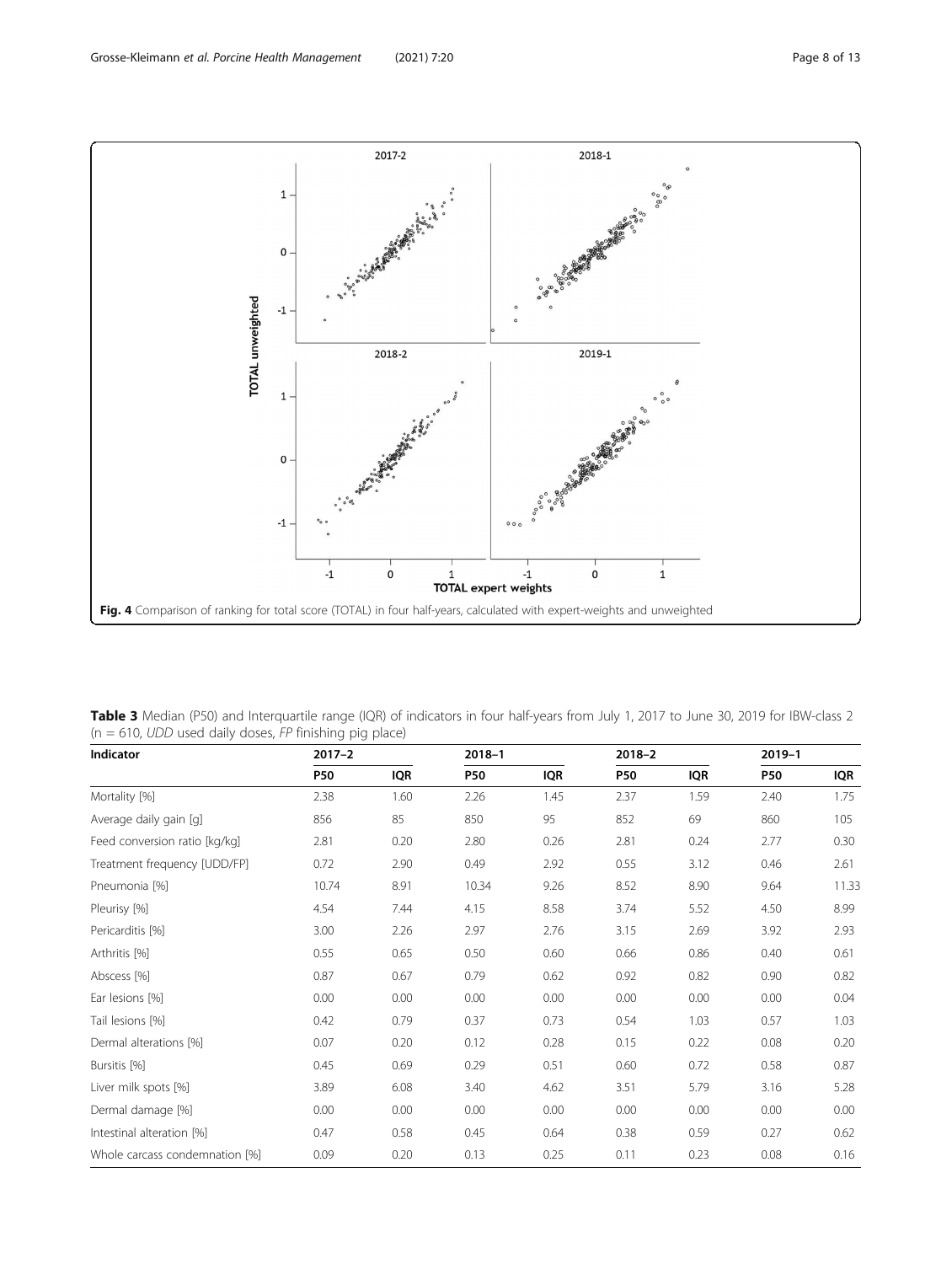<span id="page-8-0"></span>design for a national monitoring programme because it provides insight into the general suitability of secondary data usage for welfare scoring.

# Stratification by IBW-classes

The IBW of pigs when installed has impact on several health parameters. Results of t-test showed that for light class-1-pig herds mortality is higher and average daily gain is lower than in class-2 herds. One possible explanation is that younger piglets are more susceptible to health problems because their immune system is not yet fully developed and that they are reared for a longer period, which leads to higher mortality. Furthermore, younger piglets have relatively better feed conversion ratio than older ones. However, the growth curve of weight gain per kilogram live weight has its peak in the later phase of the finishing period [[24\]](#page-12-0). This is a possible explanation for lower average daily weight gain of pig units in class 1, as the calculation of daily gain takes into account the complete finishing period and therefore, in the case of class-1 herds, also the lower values from the initial period.

The restricted usage of antibiotics in class-3 herds could be caused by the fact, that the piglets are stalled in with higher age because they had a pre finishing phase and therefore a shorter time that is depicted in the study data. These animals have usually overcame the typical "childhood diseases" and therefore need less antibiotic treatment.

# Indicators for health scoring

This study concentrated on health- and performancerelated items as they can be easily quantified and are often harmonised and captured within daily processes along the supply chain. The selection of specific health indicators was based on expertise of the project teams and results of various national and international studies that tried to quantify pig health and welfare.

In Germany, the "Kuratorium für Technik und Bauwesen in der Landwirtschaft e.V." (KTBL) conducted an expert survey to define welfare indicators with high validity and reliability under the usual conditions of the German production system. To keep the economic effort manageable, they preferred indicators built from existing databases  $[25]$  $[25]$ . For the same reason, we took the KTBL indicators mortality, average daily weight gain, feed conversion ratio, treatment frequency and assessments of meat inspection into account [[6\]](#page-11-0). KTBL outlines that these data could be a hint for possible welfare problems [[25\]](#page-12-0).

In 2009, Dickhaus et al. [\[18](#page-12-0)] tried to quantify the health status of pig herds with a herd health score (HHS), which includes information about the mortality rate, the frequency of pathological assessments in carcasses and organs, an animal-treatment-index and the duration of the finishing period. It was noted that the combination of this information is suitable for benchmarking systems as a tool for improving animal health and welfare. With the exception of the fourth point (duration of finishing period), these variables are the same as those selected for our study. Due to the lack of information concerning the duration of the finishing period, we decided to use average daily gain and feed conversion ratio instead.

Pandolfi et al. [\[26\]](#page-12-0) merged different data sources to assess the interconnections between biosecurity, health, welfare and performance in commercial pig farms in Great Britain. They had performance data (average daily gain, mortality and feed conversion ratio) from farm visits, welfare information from the Real Welfare programme and lesions recorded at the abattoir from the British Pig Health Scheme. Additionally, they collected information about external and internal biosecurity during farm visits to examine the association between biosecurity and welfare outcomes. The Real Welfare Scheme is a programme of the Agricultural and

**Table 4** Categorisation of changes of the study collective  $(n = 184)$  for seven health scores (*MOR* mortality score, *ADG* average daily weight gain score, FCR feed conversion ratio score, TF treatment frequency score, RESP respiratory lesions score, EXT exterior lesions score, MANG animal management score) and one total score (TOTAL)

|              | Always category 1 or 2 | Always category 2 or 3 | Always category 3 or 4 | Variable health status |  |
|--------------|------------------------|------------------------|------------------------|------------------------|--|
|              | %                      | $\%$                   | $\%$                   | $\%$                   |  |
| <b>MOR</b>   | 24.46                  | 11.96                  | 22.28                  | 41.30                  |  |
| <b>ADG</b>   | 22.83                  | 11.41                  | 20.65                  | 45.11                  |  |
| <b>FCR</b>   | 13.59                  | 7.61                   | 11.41                  | 67.39                  |  |
| <b>TF</b>    | 20.65                  | 14.13                  | 19.02                  | 46.20                  |  |
| <b>RESP</b>  | 28.80                  | 11.41                  | 26.63                  | 33.15                  |  |
| <b>EXT</b>   | 14.67                  | 10.33                  | 14.67                  | 60.33                  |  |
| <b>MANG</b>  | 23.37                  | 13.59                  | 22.83                  | 40.22                  |  |
| <b>TOTAL</b> | 21.20                  | 12.50                  | 21.20                  | 45.11                  |  |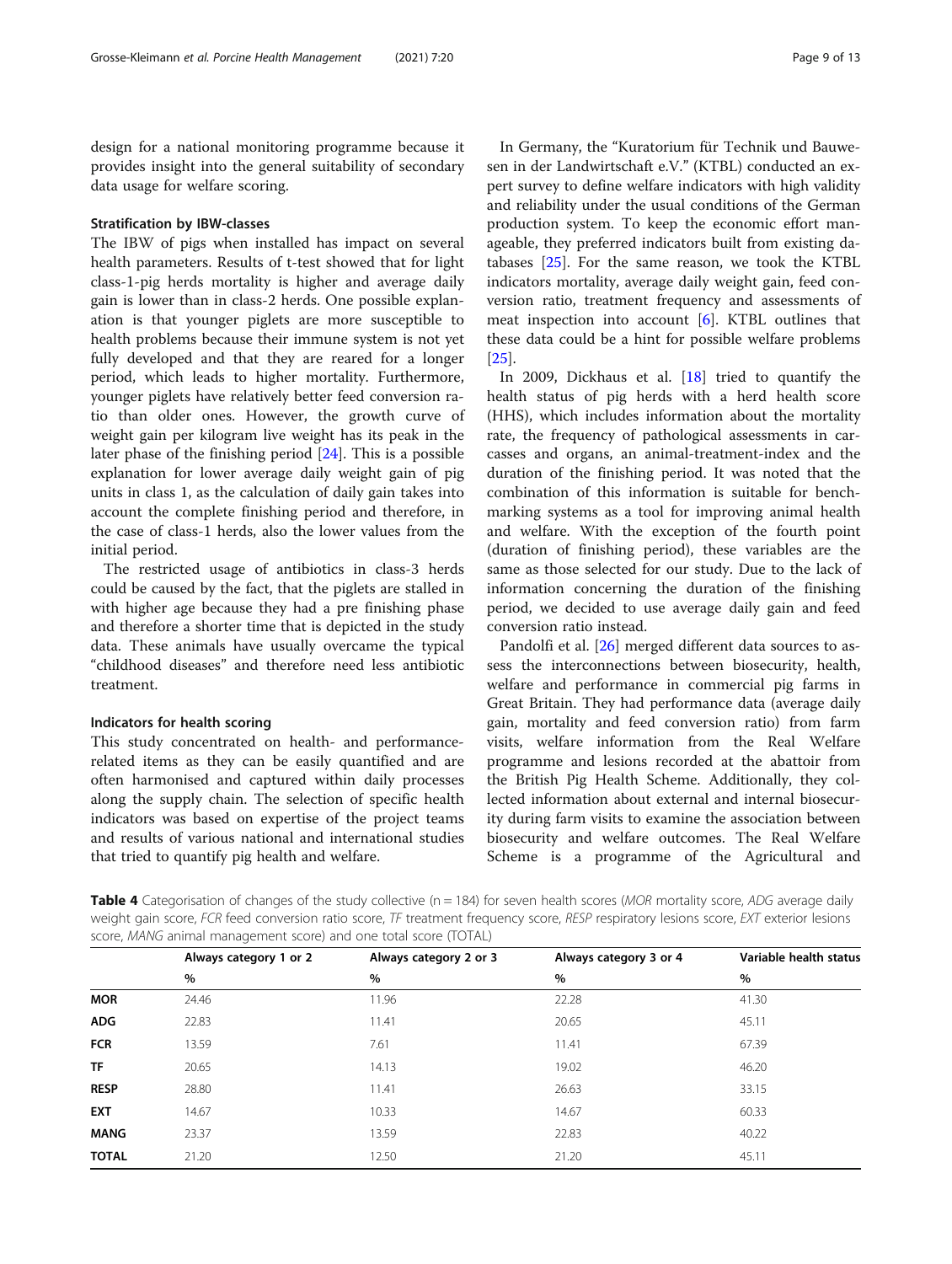Horticultural Development Board (AHDB) within the frame of quality assurance (Red Tractor) and covers 95% of the production [[27\]](#page-12-0). It contains welfare indicators that are derived from on-farm data related to the prevalence of pigs that would benefit from removal to hospital pens, lame pigs, pigs with tail damage, pigs with body marks and environmental enrichment provision and use [\[27\]](#page-12-0).

Overall, it may be stated that the variables chosen for scoring are in line with the scientific literature and could be collected in daily processes. However, as the data were not originally gathered for the purpose of health and welfare monitoring, secondary data use has to be addressed in more detail under the conditions of the German production system.

# Secondary data analysis

As this investigation is an observational study, it was targeted to examine the usability of already existing information sources for monitoring, and only secondary data drawn from processes in the supply chain was used. The data were collected within the scope of consulting (PD) and quality assurance (AB, SL) but not with the aim of an interdependent analysis or to use it for combined health monitoring.

A striking advantage of secondary data usage is the lack of effort needed to acquire the data. Therefore, it requires fewer economic and personnel resources without any additional burden for the farmers.

However, the use of secondary data is not straightforward as they are collected for another purpose. The data need to be cleaned and checked for both integration and plausibility, which requires extra work. Due to their internal and external plausibility as well as association structures, not all variables can be used. Implausible and missing values might occur. On the one hand, these processes are linked to the data source, and on the other hand, they are connected to the purpose of the analyses, i.e., in our case, the scoring of animal health [[28](#page-12-0)]. Therefore, a source-by-source discussion is necessary.

#### Biological and economic performance data

In contrast to AB and SL, for which strict documentation is mandatory by law, general performance data (PD) on herd level are not standardised on a national level in Germany. Rules for a harmonisation of these data are rare. Only the documentation of mortality is required by law. However, such data collection is requested or already implemented by various instances, for example, "vit"  $[29]$  $[29]$  $[29]$ , that offers a harmonised data approach for its members or, much stricter, the chamber of veterinarians, that demands a standardised, routine documentation of performance data [[30\]](#page-12-0). However, pig units connected to consulting services such as VzF work with their own standards based on the suggestions mentioned above.

For MulTiViS, PD was constructed from the internal VzF database, which is merged from data, the pig units documented due to different regulations as well as from different optional data during the production process. For this, agricultural advisors collected basic claims data of the pig units as well as variable data of the production process. The latter was aggregated by time as well as between the pig units' compartments. For categorical data, if expressions vary in different compartments within the pig unit, VzF has defined the subclasses according to the majority principle. For continuous data, usual averages, weighted by the number of animals, were used. Therefore, on the one hand, these data are prone to an information bias, especially if the pig units hold a huge variety of different compartments. On the other hand, continuous data about mortality, average daily gain and feed conversion ratio are usually under strict farmer control, which generally avoids serious bias.

#### Information on antibiotic usage

Since their collection is related to the mandatory documentation in the German Medicinal Products Act, register data on antibiotic usage are available for all finishing pig units of a certain size. In addition, AB data from pig units participating in the QS quality programme, are available for pig units of all sizes. Because the QS system covers 95% of the entire German pork production system, the information on AB is close to covering the general target population [\[10](#page-11-0)].

Despite this advantage, the QS system has pitfalls. First, information about the indication of antibiotic treatment is usually lacking. Therefore, a direct link to animal health aspects is not possible. Furthermore, bias may occur from the veterinary practices because the methods and intensity of antibiotic treatments differ. Another problem is information bias of AB as these data are generally used for farm consulting. Therefore, plausibility checks were only performed if the treatment frequency is above specific cut-off values in the benchmarking system. Furthermore, plausibility checks were only executed for general amounts but not for substances in detail.

The general usability of AB as health indicator should also be critically reviewed, as the association of extended antimicrobial treatment with diseased animals (poor health status) is often broken twice. On one hand, (high) antibiotic usage could also be associated with good animal health because it is used for the purpose of curing. On the other hand, farmers may avoid antibiotic therapy to keep from being benchmarked but that could cause poor animal health.

# Meat inspection data

The general usability of slaughterhouse data for animal health and welfare purposes in Germany is well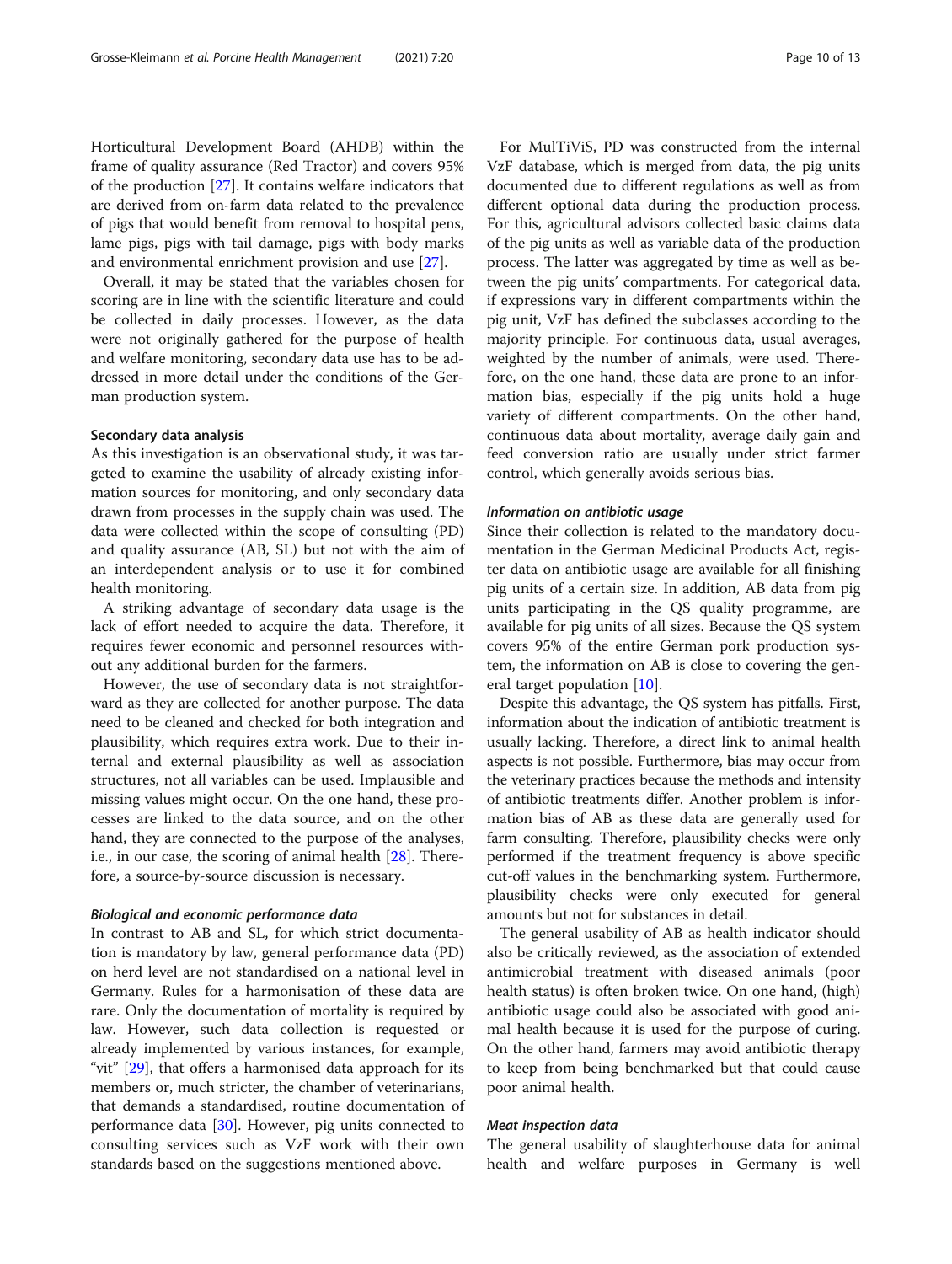discussed [[21,](#page-12-0) [31](#page-12-0)]. Although the gathering of these data is formally harmonised, in daily practice, there is a lack of standardisation between abattoirs and inspectors. This leads to differences of the prevalence levels on the temporal scale as well as between slaughterhouses. Therefore, only some studies found a relationship between respiratory lesions at the abattoir and the respiratory health and performance of living pigs [[32,](#page-12-0) [33](#page-12-0)]. To compensate for this phenomenon, we have made a specific correction to the individual prevalence data.

As the collection of findings according to the present QS scheme has only been established mandatory since 2018, the reporting of the newly added lesions is therefore correspondingly non-standardised. This is manifested by a prevalence of below 1% and a skewed distribution which hence limits the statistical usability.

However, information of meat inspection from QS is the first nationwide data collection in Germany. It covers approximately 95% of the entire German pork production system, which corresponds to information of approximately 30000 pig units and 200 abattoirs in one system. For that reason, the use of these data has to be stated as crucial.

#### Relative benchmarking of health scores

Because the original data are on different scales, the indicators were standardised via z-transformation to health scores, following the approach from Nienhaus et al. [[16](#page-12-0)]. That implies each pig unit is assigned a certain rank, reflecting its relative position within the distribution of the study collective. If the collective of pig units was changed, i.e. between different time-spans, a shift of the individual z-value would be possible. Hence, health-scores based on z-values only allow conclusions to be drawn about the health status of a pig herd in comparison to the other herds under study. However, there is always an incentive for improvement if a pig unit has a high z-value (which stands for relative poor health status) or if the z-value is worse than in the previous half-year. Either the own health status declined or the average performance in the collective improved. Another advantage of such relative scoring method is that no absolute threshold needs to be defined and that trends over time can be offset.

This strategy is in line with other benchmarking systems. As an example, the monitoring programme of antibiotics due to the 16th amendment of the German Medicinal Products Act is using the 50%- and the 75% percentile of the entire distribution of pig units as benchmarks. Twice a year, these measures are calculated, so the critical thresholds change every 6 months.

#### Temporal development of health status

All the indicators examined except the TF showed only moderate fluctuation over time. For the TF, however, a

clear downward trend could be identified. The increasing problem of antimicrobial resistances has led to a strong focus on the use of antibiotics in livestock production. Both nationally and internationally, there are calls for a reduction in the use of antibiotics in farm animals [\[34](#page-12-0)–[36\]](#page-12-0). This is reflected in the decreasing TF in the study farms.

Another temporal factor is seasonality, which has an influence on many aspects of health, e.g. mortality or feed conversion ratio [[37,](#page-12-0) [38](#page-12-0)]. However, as the available data in the study was collected on a half-year basis and include parts of the warm and cold seasons each, rough trends can be balanced out. This can be seen in Table [3](#page-7-0), where is shown that there are no strong fluctuations between the half-years.

For relative benchmarking with health scores, it can be stated that changing of benchmark categories may be attributed to two different causes: firstly, the health status of a certain farm improved or declined; secondly, the health status remained the same but the other pig herds in the collective performed better or worse.

The results from Table [4](#page-8-0) showed, that most pig units have varied strongly in their benchmark position. This again underlines the advantage of a relative benchmarking system, which takes account of such fluctuations.

It can also be noted that the pig herds that did not fluctuate that much were found either in the upper or the lower half of the collective. Constantly moderate farms, that were steadily in category 2 or 3 over time, occurred very seldom. This suggests that the health status of averagely performing farms usually changes in one direction or another. Reasons for this could be, i.e., veterinary advice or special events such as a vaccination breakthrough or disease outbreak.

Monitoring the scores over time can provide an indication of whether an individual farm is experiencing sustained animal health problems. If, for example, it remains in the worst category over all four half-years, it either has long-term difficulties with health management or it cannot keep up with the upward trend of the other farms. Both, however, highlight the need for sustainable veterinary or agricultural advice. If, on the other hand, a pig unit often changes category, this is probably more likely to be due to constant fluctuations in the collective or short-term changes or spontaneous events in health management.

# Conclusion

The study proves that routine data from existing databases of the German pork production chain are usable for health monitoring. However, it has to be stated, that preparatory editing steps are crucial. Furthermore, we suggest stratification by IBW of piglet, because this has impact on important health indicators. A total score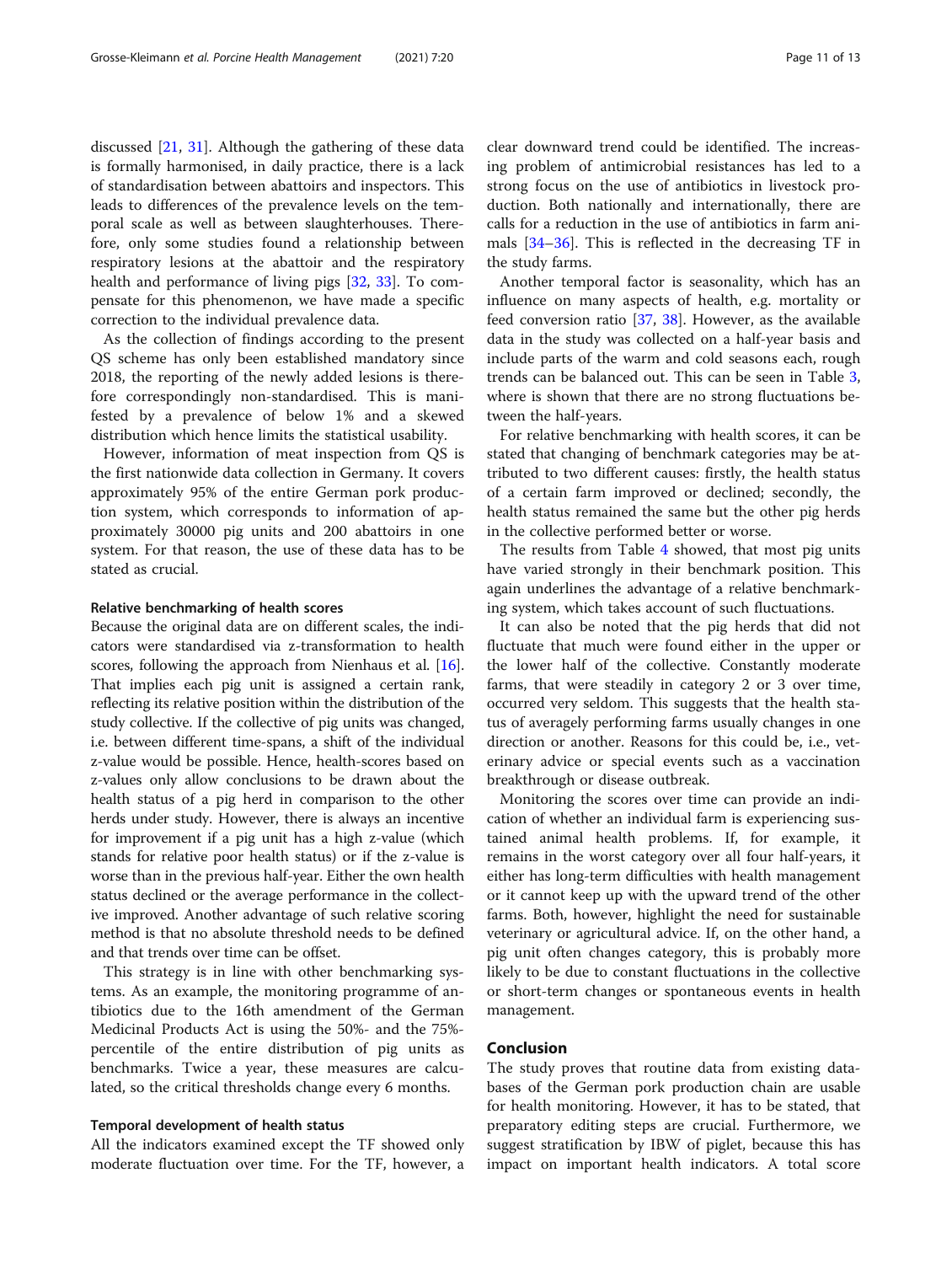<span id="page-11-0"></span>could give a rough estimate of a herd health status but should be complemented by specific health scores in the frame of veterinary and agricultural advising. It was also shown that relative benchmarking can be used to depict fluctuations in the composition of the target collective and temporal conditions, without having to define absolute thresholds. Additionally, it is also a constant incentive for individual farms to improve their health status. Evaluating the health scores over time can also show which farms have sustainable improvement potential.

#### Supplementary Information

The online version contains supplementary material available at [https://doi.](https://doi.org/10.1186/s40813-021-00197-z) [org/10.1186/s40813-021-00197-z.](https://doi.org/10.1186/s40813-021-00197-z)

Additional file 1. Descriptive statistics of indicators for IBW-classes 1, 2 and 3.

#### Abbreviations

ADG: Average daily weight gain score; EXT: Exterior lesions score; FCR: Feed conversion ratio score; FP: Finishing pig place; IBW: Initial body weight; IQR: Interquartile range; MANG: Animal management score; MOR: Mortality score; nUDD: Number of used daily doses; PD: Performance data; QS: Quality Scheme for Food; RESP: Respiratory lesions score; SL: Diagnostic data from slaughter; TF: Treatment frequency score

#### Acknowledgements

This work was conducted under the MulTiViS project. The MulTiViS consortium would like to thank all participating farmers for their cooperation.

#### Authors' contributions

LK, HG and HP designed the study. HP and HM were responsible for raw data acquisition. HG, HP and HM edited the raw data, created the MulTiViS data and prepared it for transfer to JGK and LK. JGK performed further processing steps and analyses of the data with support of CH and HG. JGK wrote the initial draft. LK and HG critically reviewed the manuscript. All authors have read and approved the manuscript.

#### Funding

The project is supported by funds of the Federal Ministry of Food and Agriculture (BMEL) based on a decision of the Parliament of the Federal Republic of Germany via the Federal Office for Agriculture and Food (BLE) under the innovation support programme with the number 2817905315. The funders had no role in the study design, data collection and analysis, decision to publish, or preparation of the manuscript. Open Access funding enabled and organized by Projekt DEAL.

#### Availability of data and materials

The data were collected on an individual basis from farmers and slaughterhouses. Each participant gave written consent with the understanding that data would not be transferred to a third party. Therefore, any data transfer to interested persons is not allowed without an additional formal contract. Data are available to qualified researchers who sign a contract with the University of Veterinary Medicine Hannover and VzF. This contract will include guarantees to the obligation to maintain data confidentiality in accordance with the provisions of the German data protection law. Currently, there exists no data access committee or another body that could be contacted for the data. However, for this purpose, a committee will be founded. This future committee will consist of the authors as well as members nominated by the University of Veterinary Medicine Hannover and the VzF. Interested cooperative partners, who are able to sign a contract as described above, may contact: Prof. Dr. Lothar Kreienbrock, Department of Biometry, Epidemiology and Information Processing,University of Veterinary Medicine, Hannover, Buenteweg 2, 30559 Hannover, Email: lothar.kreienbrock@tiho-hannover.de

#### Ethics approval and consent to participate

The data used within this study are based on mandatory application and delivery forms, data from official slaughterhouse inspection and performance data accumulated and maintained by VzF for consulting advice for farmers. All information was provided voluntarily by farmers, signing individual written consent data to be used by the study team only. The research does not involve any regulated animals, and there were no scientific procedures performed on animals of any kind. For this reason, formal approval by an ethical committee was not necessary under the provisions of the German regulations.

#### Consent for publication

Not applicable.

#### Competing interests

The authors declare that they have no competing interests.

#### Author details

<sup>1</sup>Department of Biometry, Epidemiology and Information Processing, WHO Collaborating Centre for Research and Training for Health in the Human-Animal-Environment Interface, University of Veterinary Medicine Hannover, Foundation, Buenteweg 2, 30559 Hanover, Germany. <sup>2</sup>VzF e.V. Association for Promoting Farming Economics, Uelzen, Germany. <sup>3</sup>MSG Marketing Service Gerhardy, Garbsen, Germany.

#### Received: 14 December 2020 Accepted: 28 January 2021 Published online: 24 February 2021

#### References

- 1. Starosta S, Bergschmidt A. Animal Welfare Reporting in der EU (was) kann Deutschland von seinen Nachbarn lernen? Appl Agric Forestry Res. 2015; 65(1):47–58.
- 2. Broom DM. Animal welfare: an aspect of care, sustainability, and food quality required by the public. Anim Welfare Educ Res. 2010;37(1):83–8.
- 3. German Federal Ministry of Justice and Consumer Protection. Tierschutzgesetz in der Fassung der Bekanntmachung vom 18. Mai 2006 (BGBl. I S. 1206, 1313), das zuletzt durch Artikel 1 des Gesetzes vom 17. Dezember 2018 (BGBl. I S. 2586) geändert worden ist. 2018.
- 4. Initiative Tierwohl. <https://initiative-tierwohl.de/>. Accessed 22 Oct 2020.
- 5. Welfare Quality® Consortium. Welfare Quality® assessment protocol for pigs (sows and piglets, growing and finishing pigs). 2009.
- 6. Kuratorium für Technik und Bauwesen in der Landwirtschaft e. V (KTBL). Tierschutzindikatoren: Leitfaden für die Praxis - Schwein. KTBL-Praktikerleitfaden "Tierschutzindikatoren – Schwein". 2016. p. 37–51.
- 7. Pandolfi F, Kyriazakis I, Stoddart K, Wainwright N, Edwards SA. The 'Real Welfare' scheme: identification of risk and protective factors for welfare outcomes in commercial pig farms in the UK. Prev Vet Med. 2017;146:34–43.
- 8. EFSA Panel on Biological Hazards (BIOHAZ). Scientific Opinion on the public health hazards to be covered by inspection of meat (swine). EFSA J. 2011; 9(10):2351.
- Brambell FWR. Report of the technical committee to enquire into the welfare of animals kept under intensive livestock husbandry systems. London: Her Majesty's Stationery Office; 1965.
- 10. Qualität QS, Sicherheit GH. Zum Hofe; 2019.
- 11. German Government. Tierschutz-Nutztierhaltungsverordnung in der Fassung der Bekanntmachung vom 22. August 2006 (BGBl. I S. 2043), die zuletzt durch Artikel 3 Absatz 2 des Gesetzes vom 30. Juni 2017 (BGBl. I S. 2147) geändert worden ist. 2006.
- 12. German Federal Parliament. 16. Gesetz zur Änderung zur Änderung des Arzneimittelgesetzes. Bundesgesetzblatt Teil I Nr. 62. § 58b. 2013.
- 13. Qualität QS, Sicherheit GH. Leitfaden "Befunddaten in der Schweineschlachtung"; 2018.
- 14. QS Qualität und Sicherheit GmbH. Recording of diagnostic data Data recording and reporting for pigs adapted to practice. QS Report Meat and Meat Products. 2018;01/2018 p. 3.
- 15. Commission delegated regulation (EU) of 15 March 2019 Laying down uniform practical arrangements for the performance of official controls on products of animal origin intended for human consumption in accordance with regulation (EU) 2017/625 of the European Parliament and of the council and amending commission regulation (EC) no 2074/2005 as regards official controls. 2019; L 131:51–100.